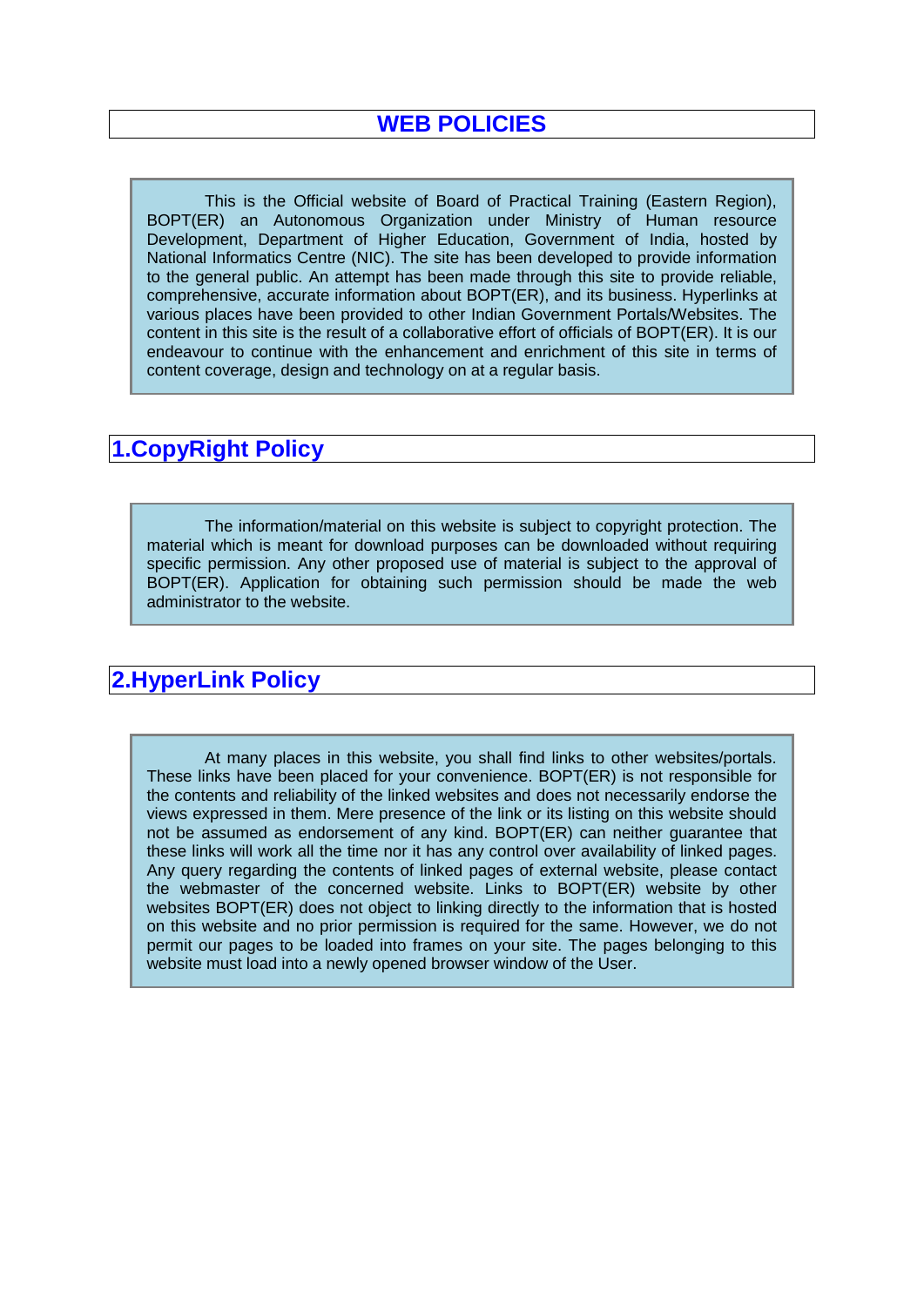#### **3.Privacy Policy**

As a general rule, this website does not collect Personal Information about you when you visit the site. You can generally visit the site without revealing Personal Information, unless you choose to provide such information through online feedback. The information received depends upon what you do when visiting the site. Site visit data: This website records your visit logs and the following information for statistical purposes - your servers address; the name of the top-level domain from which you access the Internet (for example, .gov, .com, .in, etc.); the type of browser you use; the date and time you access the site; the pages you have accessed and the documents downloaded and the previous Internet address from which you linked directly to the site. We will not identify users or their browsing activities, except when where a law enforcement agency may exercise a warrant to inspect the service providers logs. Cookies: A cookie is a piece of information that an Internet web site sends to your browser when you access information at that site. This site does not use cookies. Email management - collection of Personal Information: Your email address will only be recorded if you choose to send a message. It will only be used for the purpose for which you have provided it. Your email address will not be used for any other purpose, and will not be disclosed, without your consent. If you are asked for any other Personal Information you will be informed how it will be used if you choose to give it. If at any time you believe the principles referred to in this privacy statement have not been followed, or have any other comments on these principles, please notify the webmaster through the contact us page. Note: The use of the term Personal Information in this privacy statement refers to any information from which your identity is apparent or can be reasonably ascertained.

### **4.Content Management Policy**

Content needs to be contributed by all of BOPT(ER) in a consistent fashion to maintain uniformity and concurrency of the contents. In order to present the content as per the requirement of the viewer, organize the content in categorized manner and to retrieve the relevant content efficiently, it is required to contribute the content to the website through a Content Management System which would be web-based having user-friendly interface. The content on this website goes through the entire life-cycle process of Creation, Modification, Review and approval, Conent Uploading , Publishing, Expiry and Archival. Different Content Element area categorized as Routine or Priority. Once the content is created or modified, it needs to be reviewed and approved prior to being uploaded and published on the Website. The moderation could be multilevel and is role based. If the content is rejected at any level then it is reverted back to the originator of the content for modification. Frequency of review of contents is at least one year or whenever the content changes. Content Archival : Each of the content element is accompanied by meta data, source and validity date. For some of the components the validity date may not be known i.e., the content is stated to be perpetual. Under this scenario, the validity date should be two years hence. Under no circumstances, any content is to be displayed on the Website after the validity date. For few of content elements like tenders, vacancy, and training course schedules etc., only the live content whose validity date is after the current date is shown on the Website. For other content elements such as documents, schemes, services, forms, contact us etc., there is a need for timely review of the same. For the retrieval of content which has expired, there is a need to archive the content. Government Websites, Forms, Services and Contact Directory which are discontinued should be expunged.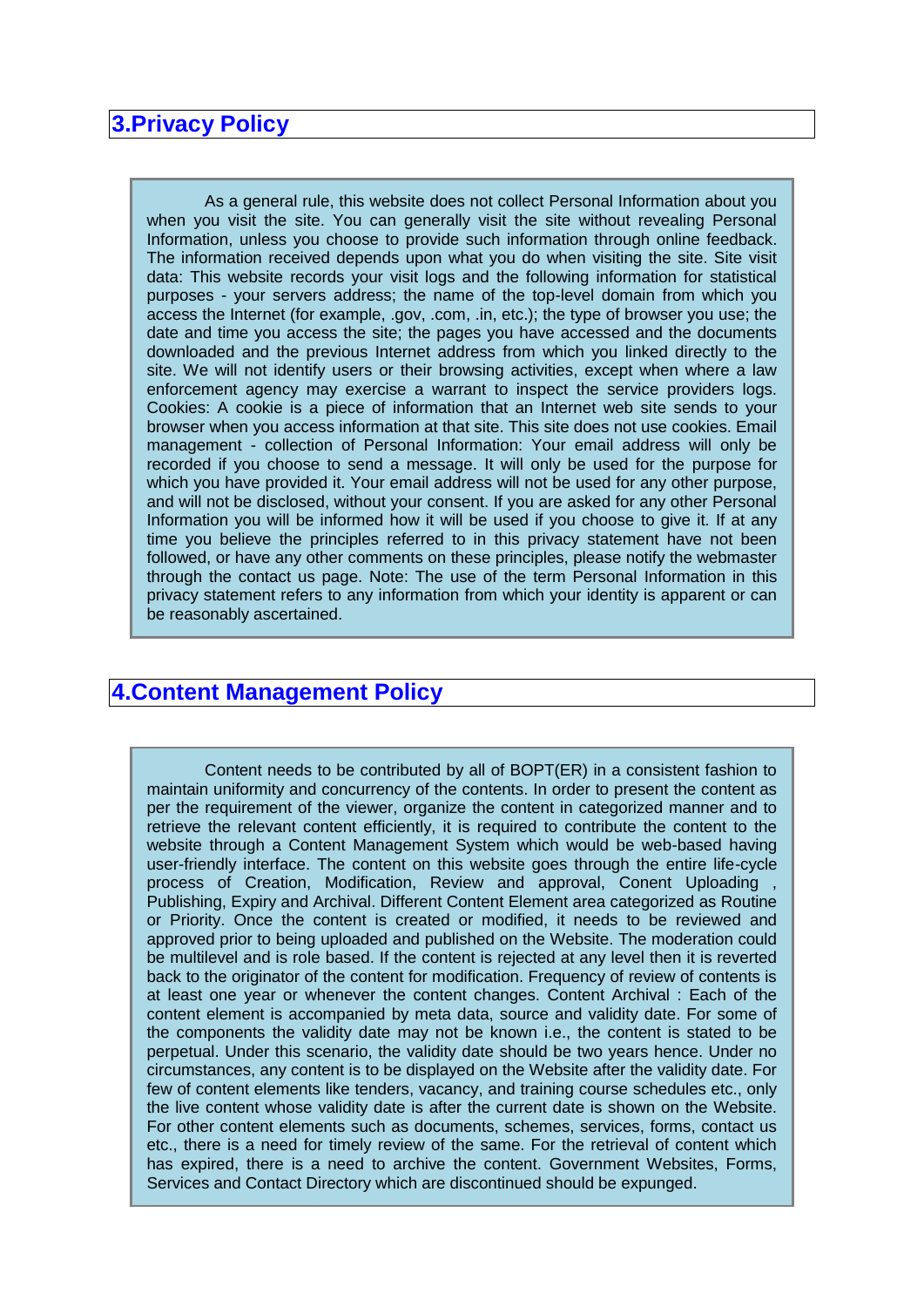| <b>Activity/ Group</b>                          | <b>Content</b><br>Type<br>/Category | <b>Content</b><br><b>Contributor</b> | <b>Content</b><br><b>Moderator</b> | <b>Content</b><br><b>Publisher</b> |
|-------------------------------------------------|-------------------------------------|--------------------------------------|------------------------------------|------------------------------------|
| Pages on<br>common<br>activities of<br>BOPT(ER) | Routine                             | Trianing<br>officers                 | Director<br>BOPT(ER)               | Web<br>Addministrator              |
| <b>Tenders</b>                                  | Routine                             | Inrenal<br>purchasing<br>committee   | Director<br>BOPT(ER)               | Web<br>Addministrator              |
| Recruitment                                     | Routine                             | Addmin cum<br>Accounts<br>officer    | Director<br>BOPT(ER)               | Web<br>Addministrator              |

### **5.Content ownership, moderation & approval policy (COMAP)**

The content to be published on the website is contributed by various section of BOPT(ER) in a consistent fashion to maintain uniformity and to bring in standardization. In order to present the content as per the requirement of the viewer, the content is categorized and to retrieve the relevant content efficiently, and the content is contributed to the website through a Content Management System which is web-based having user-friendly interface. Once the content is contributed it is approved and moderated prior to being published on the Website. The moderation could be multilevel and is role based. If the content is rejected at any level then it is reverted back to the originator of the content for modification.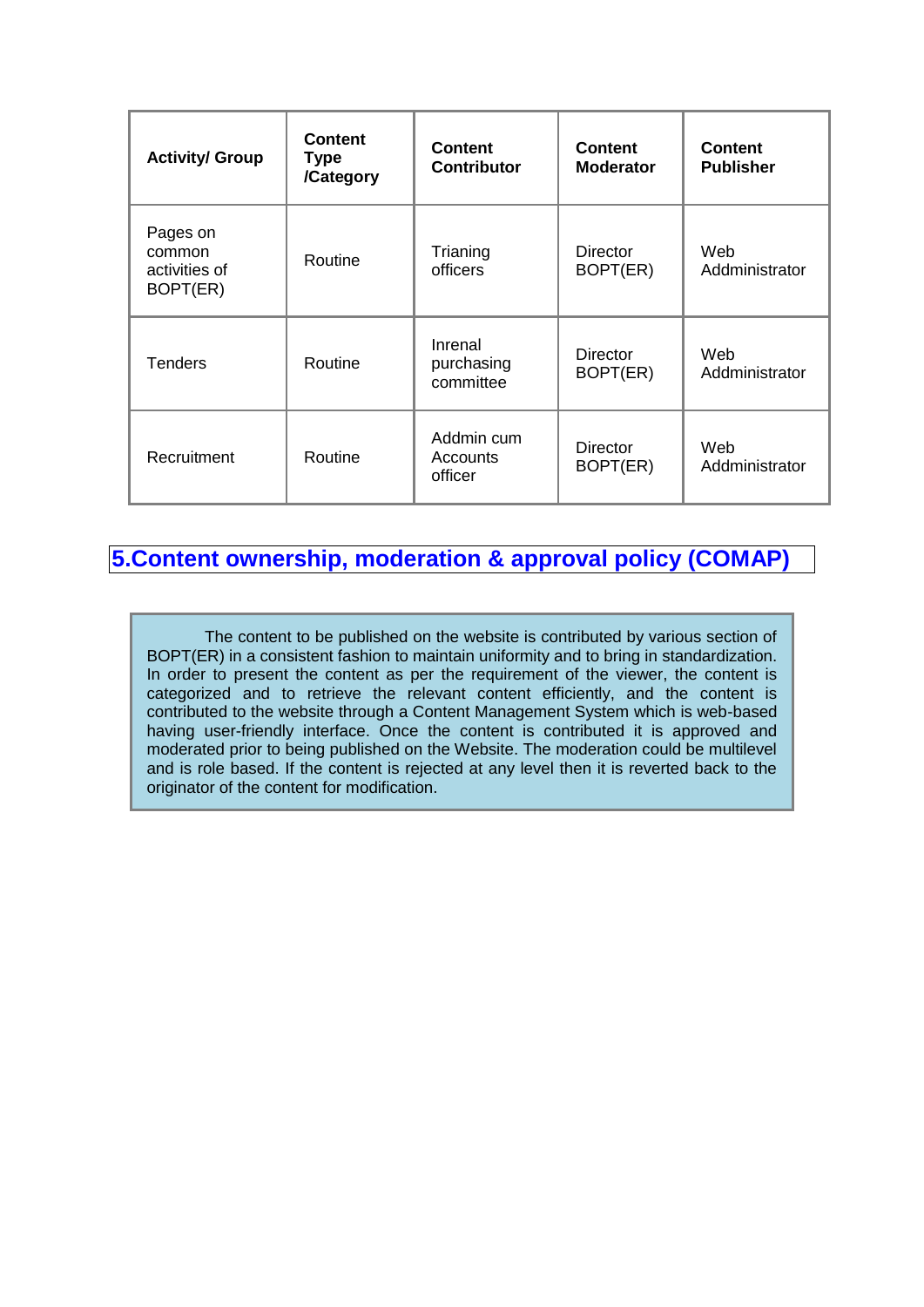| S <sub>No</sub> | <b>Content Element</b> | <b>Creator</b>          | Approver        | <b>Publisher</b> |
|-----------------|------------------------|-------------------------|-----------------|------------------|
| 1               | <b>About Us</b>        | <b>Training Section</b> | <b>Director</b> | BOPT(ER) Team    |
| $\overline{2}$  | <b>Student</b>         | <b>Training Section</b> | Director        | BOPT(ER) Team    |
| 3               | Institution            | <b>Training Section</b> | <b>Director</b> | BOPT(ER) Team    |
| 4               | Establishment          | <b>Training Section</b> | <b>Director</b> | BOPT(ER) Team    |
| 5               | Announcements          | <b>Training Section</b> | <b>Director</b> | BOPT(ER) Team    |
| 6               | Downloads              | <b>Training Section</b> | <b>Director</b> | BOPT(ER) Team    |
| $\overline{7}$  | <b>Quick Links</b>     | <b>Training Section</b> | <b>Director</b> | BOPT(ER) Team    |
| 8               | Documents              | <b>Training Section</b> | <b>Director</b> | BOPT(ER) Team    |
| 9               | <b>Others</b>          | <b>Training Section</b> | <b>Director</b> | BOPT(ER) Team    |
| 10              | <b>RTI</b>             | <b>Training Section</b> | <b>Director</b> | BOPT(ER) Team    |
| 11              | <b>Citizen Charter</b> | <b>Training Section</b> | <b>Director</b> | BOPT(ER) Team    |
| 12              | <b>Tenders</b>         | <b>Training Section</b> | <b>Director</b> | BOPT(ER) Team    |

# **6.Content review policy (CRP)**

All possible efforts need to be taken to keep the content on the Website current and up-to-date. This Content Review Policy defines the roles and responsibilities of the website content review and the manner in which it need to be carried out. Review Policies are defined for the diverse content elements. The Review Policy is based on different type of content elements, its validity and relevance as well as the archival policy.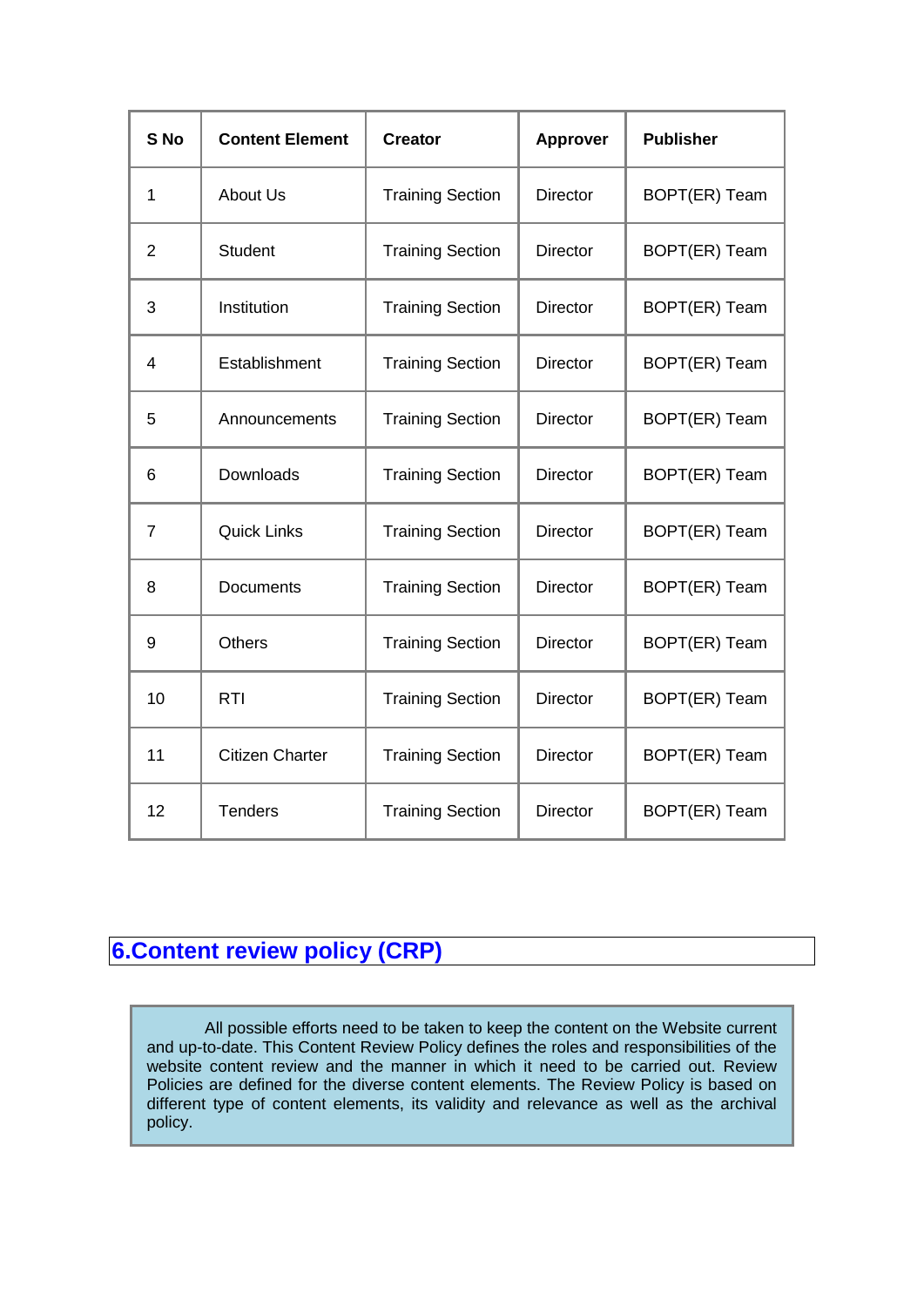| S <sub>No</sub> | <b>Content Element</b> | <b>Frequency of Review</b> | <b>Reviewer</b>         |
|-----------------|------------------------|----------------------------|-------------------------|
| 1               | About Us               | Monthly                    | <b>Training Section</b> |
| $\overline{2}$  | <b>Student</b>         | Monthly                    | <b>Training Section</b> |
| 3               | Institution            | Monthly                    | <b>Training Section</b> |
| 4               | Establishment          | Monthly                    | <b>Training Section</b> |
| 5               | Announcements          | Monthly                    | <b>Training Section</b> |
| 6               | Downloads              | Monthly                    | <b>Training Section</b> |
| $\overline{7}$  | <b>Quick Links</b>     | Monthly                    | <b>Training Section</b> |
| 8               | Documents              | Monthly                    | <b>Training Section</b> |
| 9               | <b>Others</b>          | Monthly                    | <b>Training Section</b> |
| 10              | <b>RTI</b>             | Monthly                    | <b>Training Section</b> |
| 11              | <b>Citizen Charter</b> | Monthly                    | <b>Training Section</b> |
| 12              | <b>Tenders</b>         | Monthly                    | <b>Training Section</b> |

# **7.Content Archival Policy**

The content components are created with metadata, source and validity date. Validity of some of the components may not be known at the time of creation. Such content is treated as perpetual and the validity date shall be ten years from the date of creation. The content shall not be displayed on the Website after the validity date. Some of the short lived content components like tenders, recruitment, draft for discussion etc. which will not have any relevance on the website after the event or intended purpose. The content components like documents, reports, what's new are to be regularly reviewed as per the Content Review Policy. The content is to be reviewed at least two weeks prior to the validity date and if required revalidate the content and modify the validity date. If content is not relevant, then the content is archived and no longer published on the Website.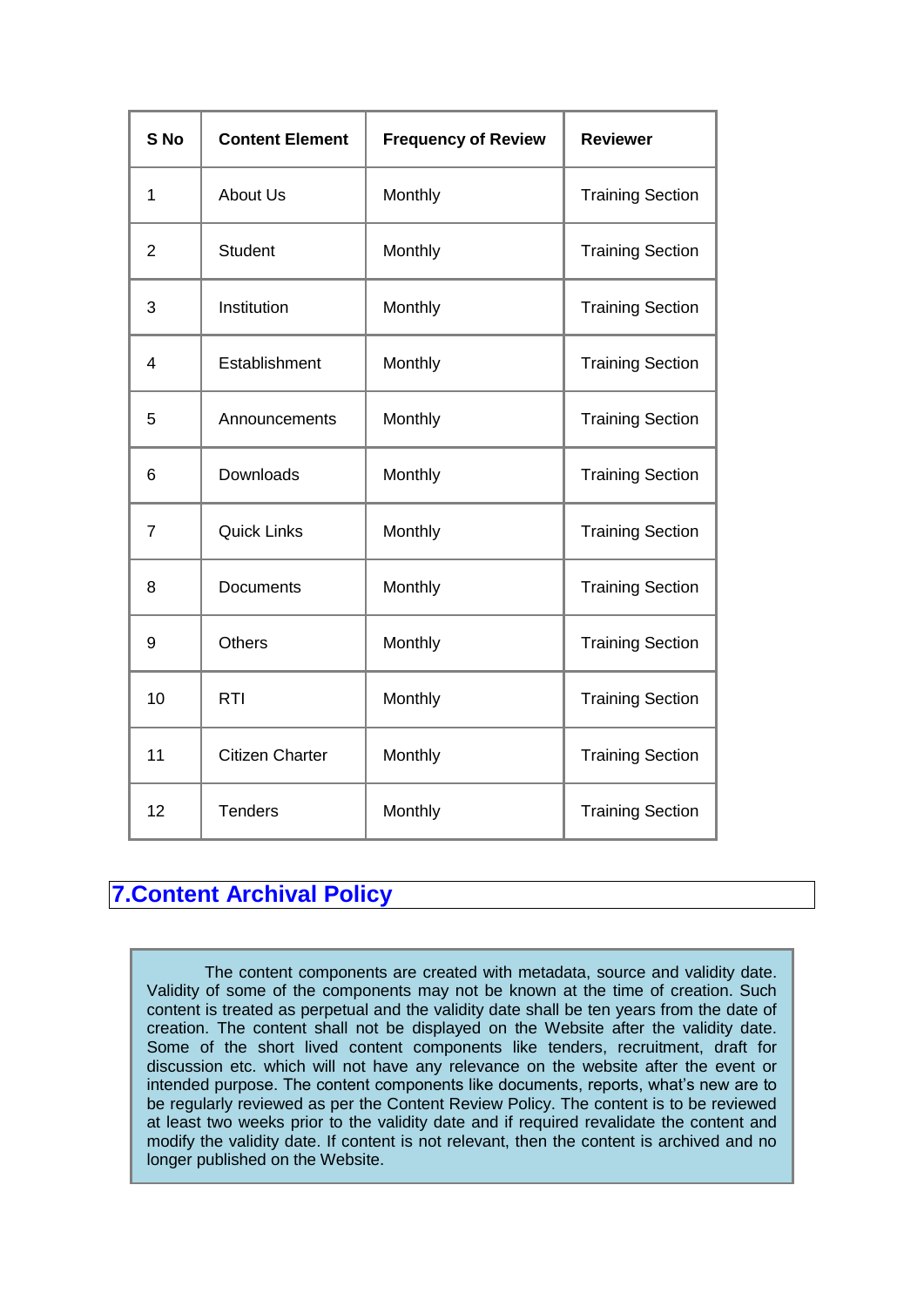| S <sub>No</sub> | <b>Content Element</b> | <b>Exit Policy</b> |  |
|-----------------|------------------------|--------------------|--|
| 1               | <b>About Us</b>        | As When Required   |  |
| 2               | Student                | As When Required   |  |
| 3               | Institution            | As When Required   |  |
| 4               | Establishment          | As When Required   |  |
| 5               | Announcements          | As When Required   |  |
| 6               | Downloads              | As When Required   |  |
| $\overline{7}$  | <b>Quick Links</b>     | As When Required   |  |
| 8               | Documents              | As When Required   |  |
| 9               | <b>Others</b>          | As When Required   |  |
| 10              | RTI                    | As When Required   |  |
| 11              | <b>Citizen Charter</b> | As When Required   |  |
| 12              | <b>Tenders</b>         | As When Required   |  |